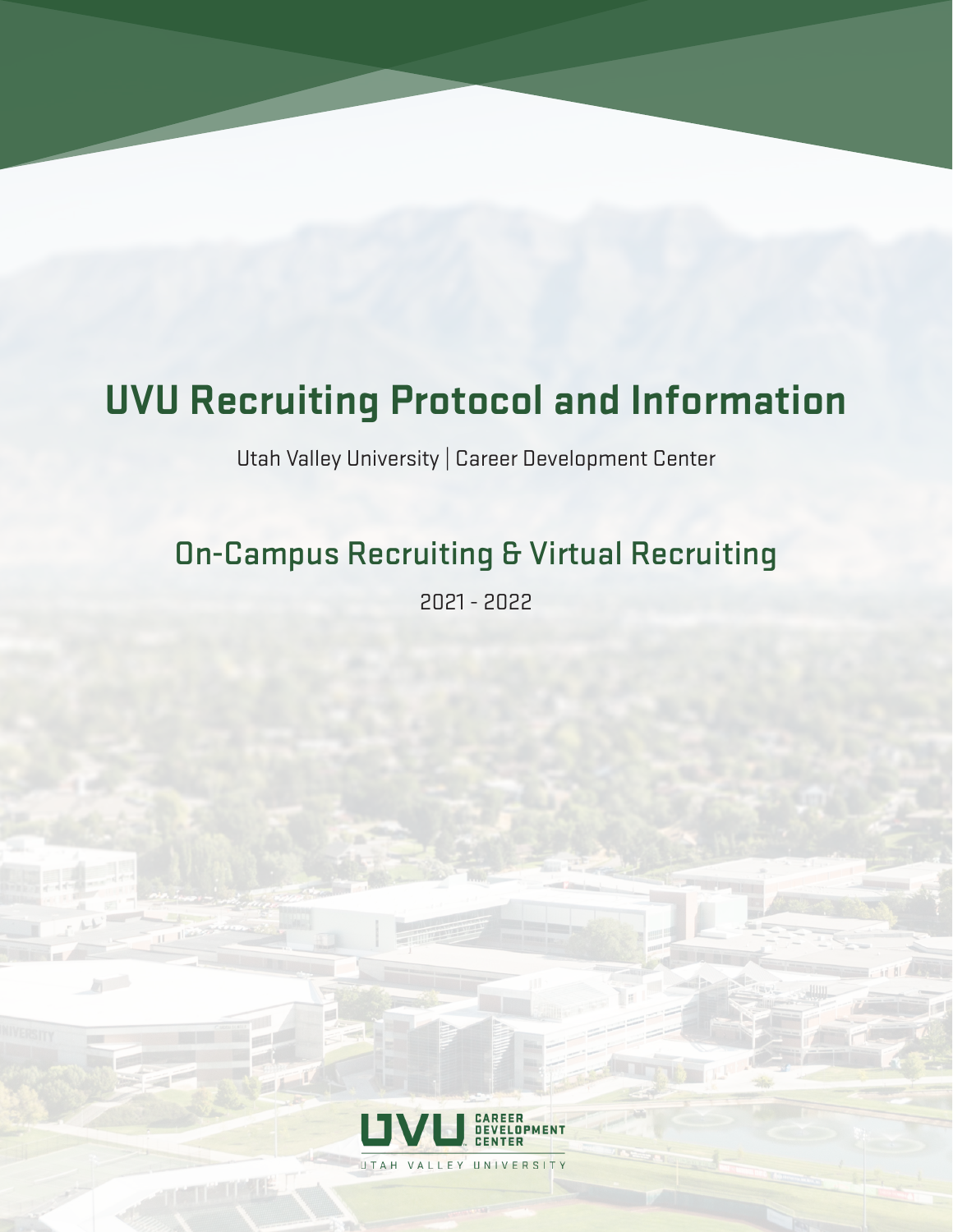### Welcome

We very much appreciate your interest in recruiting students at UVU and look forward to assisting you in your recruiting efforts. Kindly keep in mind that all employers allowed to participate in recruiting events on campus at Utah Valley University must abide by the following protocols and must ensure that all company representatives abide by the same requirements. The Career Development Center DVZOODVDQRWKHUSURWRFROVLQFO&GQWKH(PSORHUZESDJH reserves the right to limit the number of employers from any given industry and to decline participation in recruiting on campus including use of Handshake.

#### Recruiting Protocols

- 1. Recruiting at Utah Valley University (UVU) is at the discretion of the Career Development Center (CDC). The UVU CDC reserves the right to allow or prohibit any company/organization interested in recruiting students at UVU through job postings, on-campus events, virtual events, or any other form of UVU student interaction with the purpose of recruiting or hiring. On-Campus recruiting is not allowed without permission from the CDC. This includes shoulder-tapping, handing out fliers, placing fliers on cork boards or vehicles and any other form of contact with students.
- 2. NACE Standards. The CDC also supports adherence to the National Association of Colleges and Employers (NACE) principles and Career Readiness Competencies. For more information access the NACE website. [https://www.naceweb.org/career-readiness/competencies/career-readiness-defined/.](https://www.naceweb.org/career-readiness/competencies/career-readiness-defined/)

The CDC also supports the NACE Principles for Ethical Professional Practice and requests that recruiters abide by the same standards. [https://www.naceweb.org/career-development/organizational](https://www.naceweb.org/career-development/organizational-structure/principles-for-ethical-professional-practice/)[structure/principles-for-ethical-professional-practice/.](https://www.naceweb.org/career-development/organizational-structure/principles-for-ethical-professional-practice/) Further information can be accessed at NACEweb.org.

- 3. FERPA. All student information is subject to FERPA laws, must be considered confidential, and may not be shared with any other organization.
- 4. Event Registration Confirmation.
	- Registration for a Fair does not guarantee approval or participation but is instead an application for participation.
	- Registration is complete once it has been approved by the Employer Relations Manager and the registration fee paid and received by our office.
	- Registration is considered and approved based on the date of registration.
	- Table assignment at Fairs is also considered based on the date of registration and payment receipt.